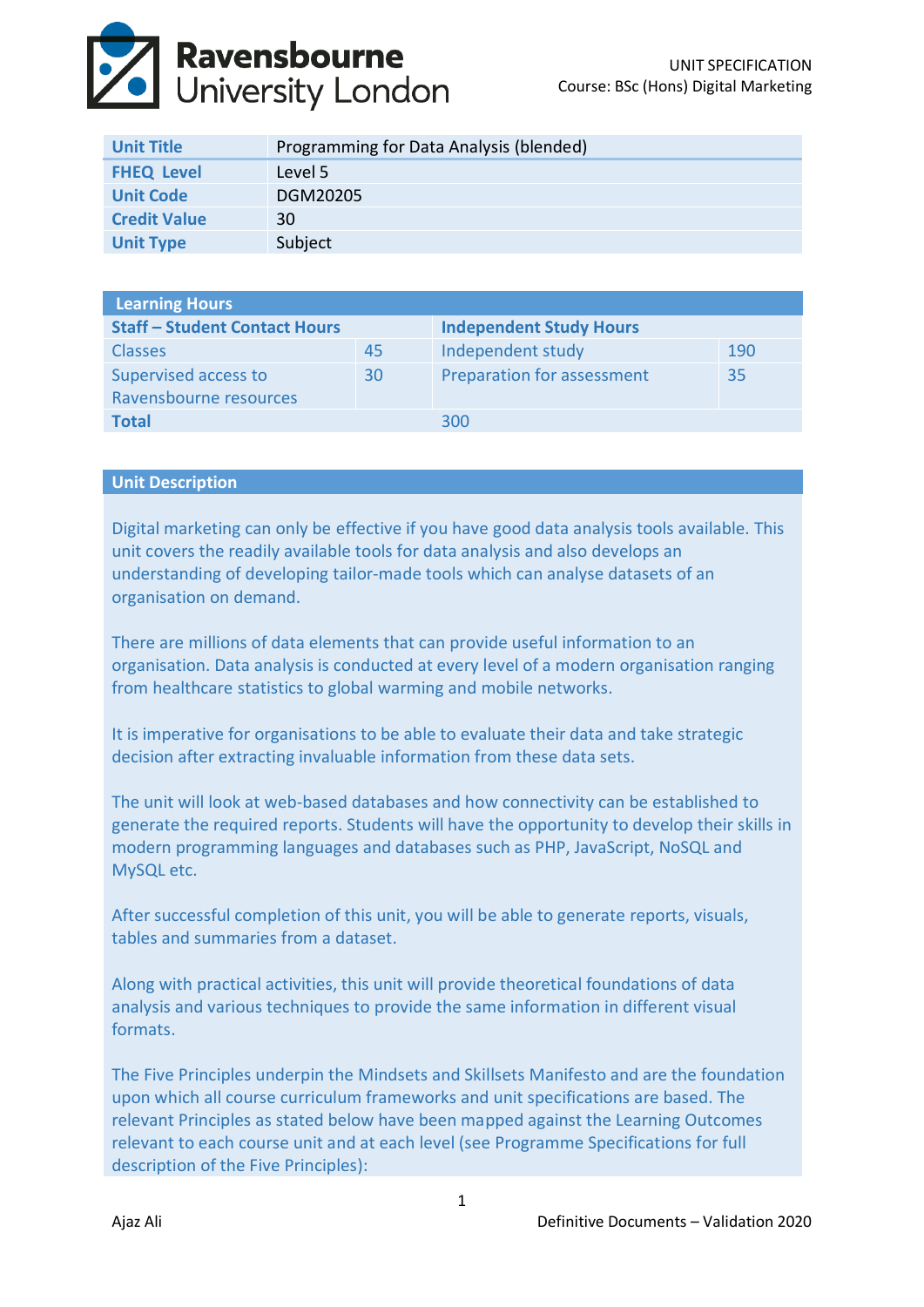- **1.** Cultivate / Where the individual thrives.
- **2.** Collaborate / Where disciplines evolve.
- **3.** Integrate / Where education engages industry.
- **4.** Advocate / Where purpose meets practice.
- **5.** Originate / creativity meets technology.

#### **Unit Indicative Content**

- o Understanding customer data
- o Cleaning, formatting and interrogating the data
- o analysing and evaluating the results
- o Available CRMs and custom databases
- o Vendor specific and open source tools
- o Introductory Maths for data analysis
- o Types of charts, graphs, infographics, dashboards
- o Creative forms of data visualisation
- o Advantages and disadvantages of data visuals
- o Database systems
- o Serverless computing
- o Metadata repositories
- o Cloud storage
- o Elastic Search
- o Analysis of real-time streaming data

### Unit Aims

- **1.** To develop an understanding of databases and data analysis tools
- **2.** To evaluate available Customer Relationship Management Systems
- **3.** To develop skills in programming with appropriate tools
- **4.** To develop a database system and generate customised reports
- **5.** To critically evaluate various methods of data presentation
- **6.** To evaluate the data processing techniques and their limitation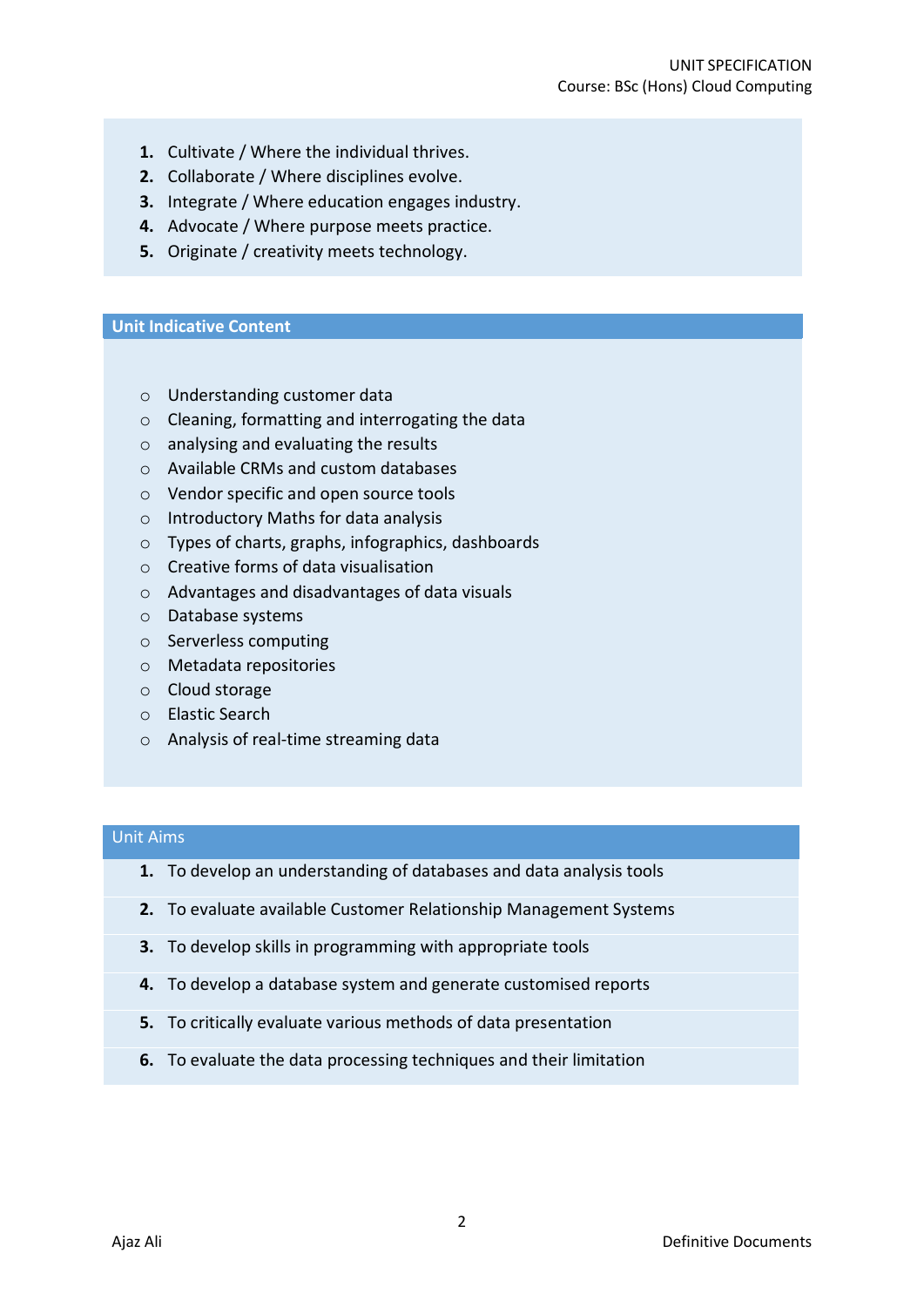## **Unit Learning Outcomes**

LO 1 Research/Inspiration Analyse and interpret information gathering techniques using a wide range of sources, providing visual, contextual and industry case-study research as appropriate. Related Principle: ORIGINATE

LO 2 Concept/Ideation Analyse research materials leading to the generation of the ideation and concepts that inform and lead to project development. Related Principle: ORIGINATE

LO 4 (Pre) Production Employ relevant knowledge of production skills alongside a grasp of the creative potential of a selection of processes, materials and methods that inform creative and academic practice.

Related Principle: COLLABORATE

LO 6 Critical and creative mindsets Analyse conceptions of diverse practice and use this to inform a course of action Related Principle: ORIGINATE

### **Learning and Teaching Methods**

This unit will be delivered using a combination of:

- Lectures / Seminars (online / face to face or recorded)
- Online activities
- Self-directed independent study
- Peer learning, group discussion, guest speakers
- Hybrid delivery approach

| <b>Assessment methods and tasks</b> |                                         |  |  |
|-------------------------------------|-----------------------------------------|--|--|
| <b>Assessment tasks</b>             | Weighting (%) (one grade or multi-grade |  |  |
|                                     | unit)                                   |  |  |
| Development Log                     | 50%                                     |  |  |
| <b>Artefact presentation</b>        | 50%                                     |  |  |